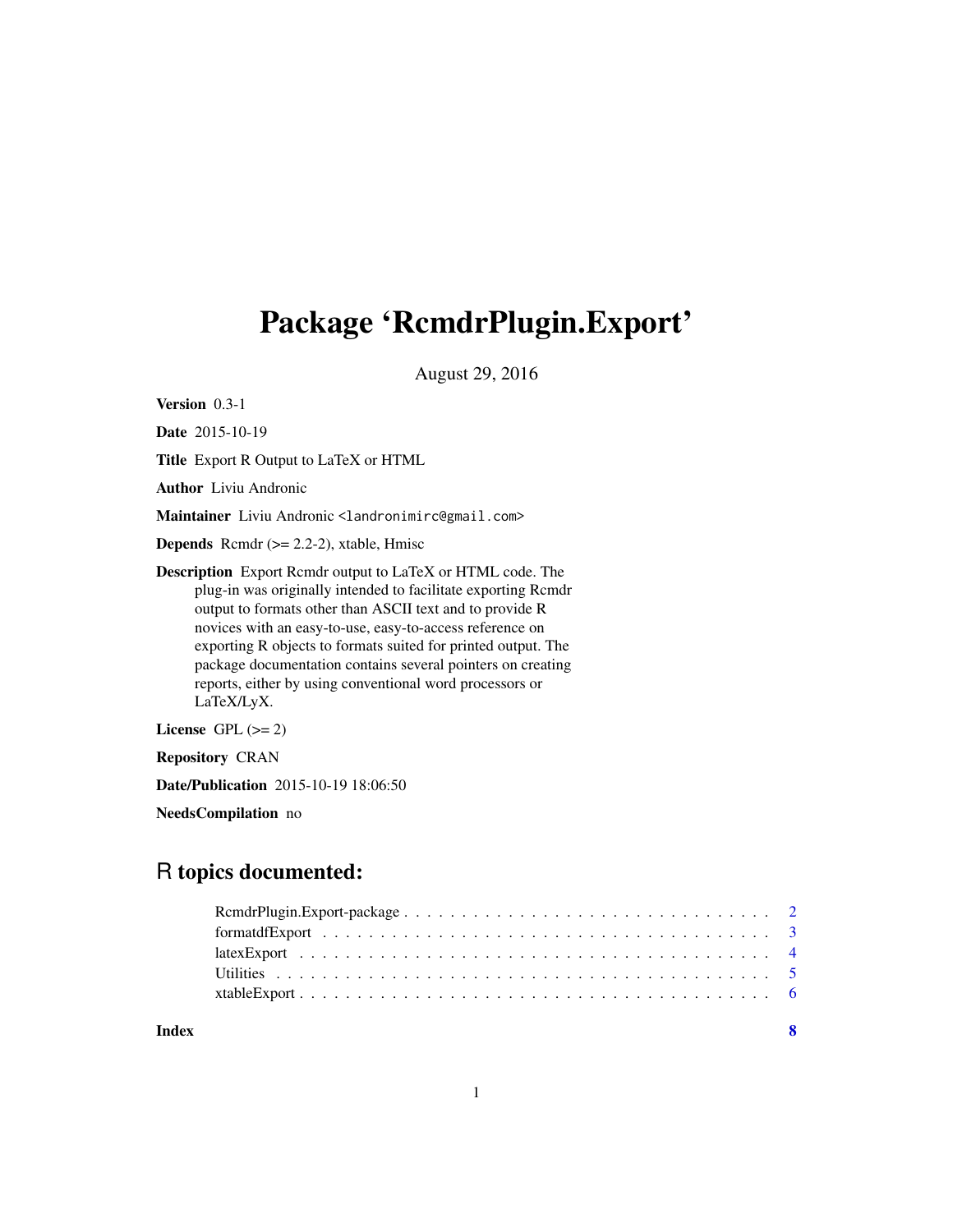<span id="page-1-0"></span>RcmdrPlugin.Export-package

*Graphically export objects to LaTeX or HTML*

#### **Description**

The package provides facilities to graphically export Rcmdr output to LaTeX or HTML code.

# Details

The package is designed to assist in exporting Rcmdr output (or other objects printed in Rcmdr) to formats other than ASCII text, and provide R novices with an easy-to-use, easy-to-access reference on exporting R objects to formats suitable for publication. At the moment, it is a graphical front-end to [xtable](#page-0-0) and [latex](#page-0-0) and can export various R objects to LaTeX or HTML.

In the case of LaTeX, the printed output can be used in two ways. Taking a static approach, one can copy the generated LaTeX code and paste directly into a LaTeX document, or within an ERT inset of a LyX  $[1]$  document. If the code is exported to a . tex file, one may insert it as an external file in LyX.

A more dynamic approach consists in creating [Sweave](#page-0-0) documents, which combine LaTeX and R code. In this case, one may copy the generated R code and paste into code chunks in the Sweave document. Learning Sweave is considerably trivial compared to learning R, so don't let yourself intimidated! Although standard usage of Sweave requires knowledge of LaTeX, one can readily use LyX to create Sweave documents [2][3], thus avoiding the burden of (properly) learning LaTeX. For this particular usage, the plug-in can be seen as a reference guide for retrieving (or learning) the correct syntax to exporting objects.

Inserting the exported HTML code into conventional word-processing programmes (MS Word, OpenOffice Writer, AbiWord, etc.) can get trickier, but several approaches are possible. The HTML code can, of course, be readily copied and pasted into the source of an HTML document (for example, in Mozilla SeaMonkey Composer). This also works for an HTML document developed in OpenOffice Writer/Web, which subsequently can be *exported* to .odt.

It is possible export the R object to an .html file. Then, one could *insert* the *file* in an OpenOffice Writer or MS Word document, with a resulting table that could be easily formatted. When working with OpenOffice, MS Word, AbiWord or Gnumeric, one can also *open* the .html document, then copy and paste the table into the desired document. This approach combined with the append argument is particularly useful when exporting many objects.

For more information concerning exporting R output please see this page [4] by Frank Harrell.

Developing the plug-in became possible when John Fox, the author of Rcmdr, implemented the popOutput() function. The function keeps a stack of the last several objects printed in Rcmdr, and allows to retrieve them following a "First In, First Out" paradigm. Thus, the last printed object would also be the first one retrieved. This also means that objects available for export can be displayed only one at a time; one should reinitialise the dialogue for each subsequent object. Once the dialogue is initialised, pressing "Cancel" removes the object from the stack. The length of the stack can be controlled via Rcmdr options. Please note that Rcmdr.Export is limited to handling objects printed within Rcmdr; consequently, the plug-in will not retrieve objects printed in the underlying R console.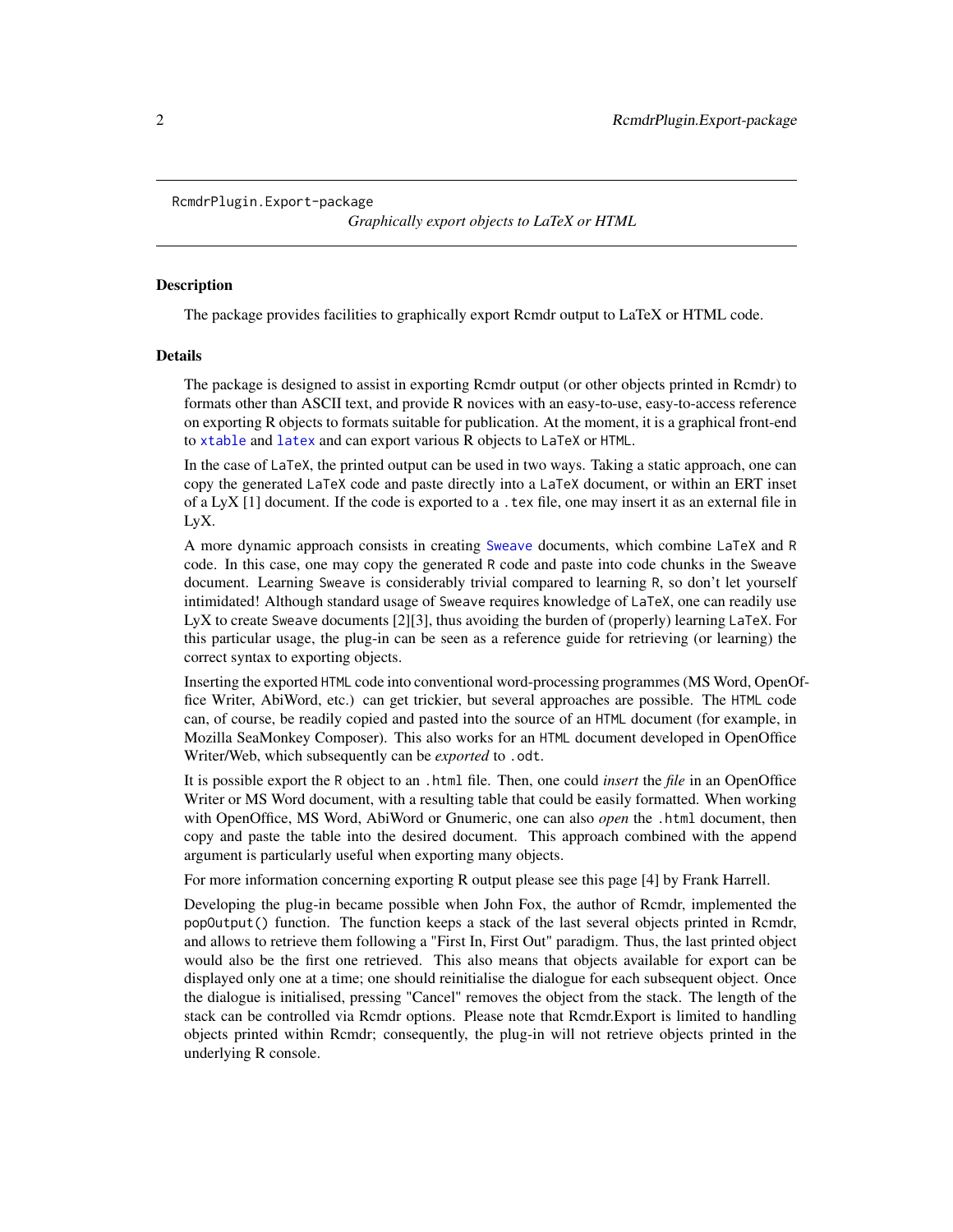# <span id="page-2-0"></span>formatdfExport 3

On a final note, please contact me should you spot a bug, want to request a feature or know how to work around the issues listed in LIMITATIONS. I will also be happy to receive feedback on the present documentation.

# Author(s)

Liviu Andronic <landronimirc@gmail.com>

# References

[1] <http://www.lyx.org/> – A GUI for LaTeX, similar to conventional word-processing programmes [2] [http://cran.r-project.org/doc/Rnews/Rnews\\_2008-1.pdf](http://cran.r-project.org/doc/Rnews/Rnews_2008-1.pdf) – *Using Sweave with LyX*, Rnews article by Gregor Gorjanc [3] <http://gregor.gorjanc.googlepages.com/lyx-sweave> – Files needed to configure Sweave and LyX

[4] <http://biostat.mc.vanderbilt.edu/SweaveConvert> – Converting Documents Produced by Sweave

#### See Also

[Rcmdr](#page-0-0), [xtable](#page-0-0), [latex](#page-0-0), [Sweave](#page-0-0)

#### Examples

```
## Not run:
## start R
library(RcmdrPlugin.Export) ## loads Rcmdr and the plug-in
```
## End(Not run)

formatdfExport *Format a data frame or a matrix for export*

# Description

Rcmdr interface to format matrices and data frames for export to LaTeX or HTML code.

# Usage

```
formatdfExport()
```
# Details

The graphical interface to [format.df](#page-0-0) allows to format any matrix or data.frame from the current workspace. The printed object can subsequently be retrieved for exporting to LaTeX or HTML.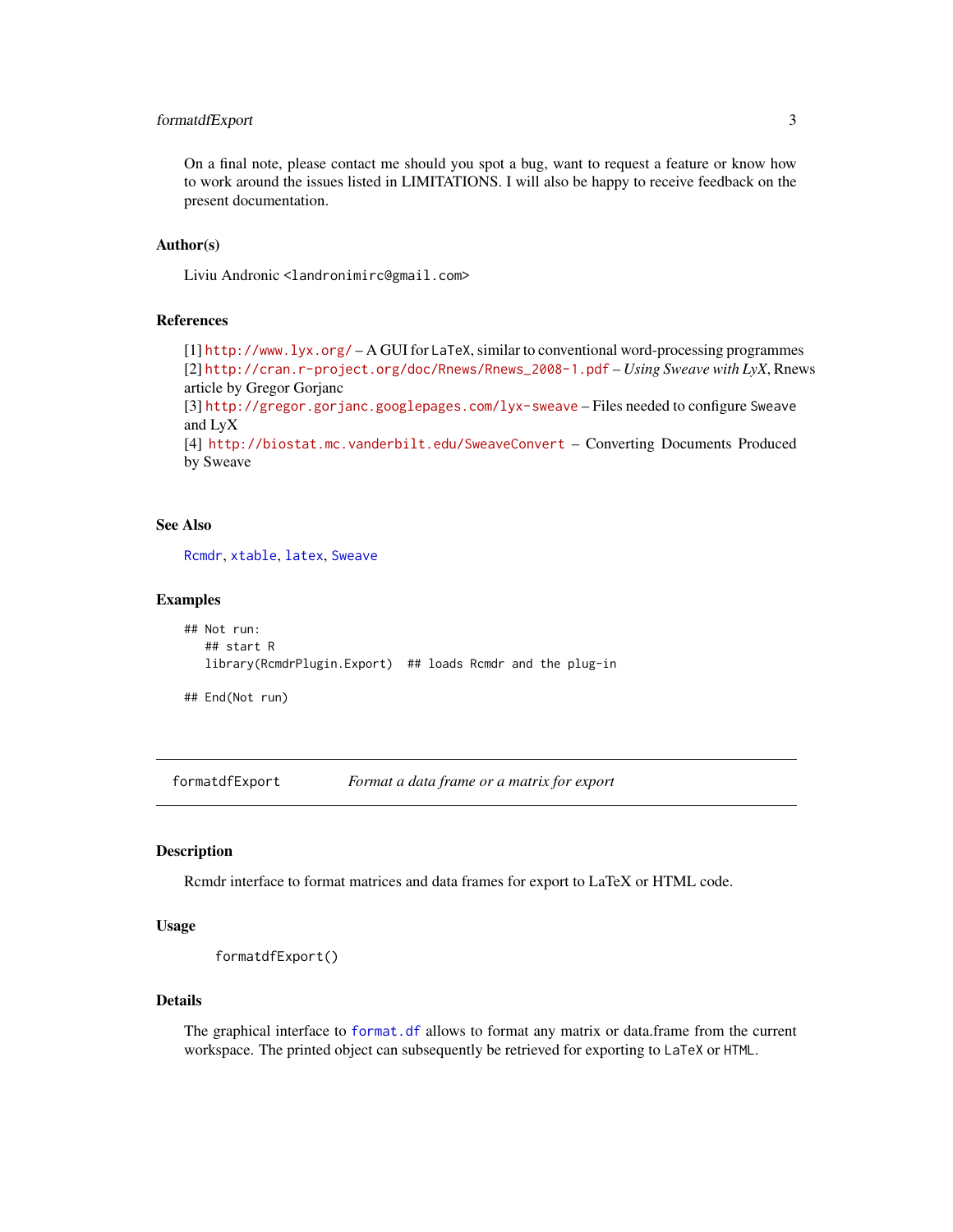#### Value

NULL

#### Author(s)

Liviu Andronic <landronimirc@gmail.com>

#### See Also

[format.df](#page-0-0)

latexExport *Export objects using Hmisc::latex*

# **Description**

Rcmdr interface to export objects to LaTeX code.

# Usage

latexExport()

#### Details

The graphical interface is limited to exporting objects supported by [latex](#page-0-0). For some objects, however, the plug-in attempts to work around the limitations, either by converting the object to a supported class or by considering only the relevant element from its structure. Objects of certain classes are simply ignored and are not displayed in the dialogue.

If the retrieved object is on the ignored list, initialising the dialogue will fail "silently", display a warning message and attempt re-initialize. If the stack is empty, or contains only objects that cannot be exported, initializing the dialogue will fail "silently" and display an error message.

Depending on the class of the retrieved object, the plug-in will attempt to propose a vector of approapriate length for the digits argument. By default, the vector will set all columns to "2", a double-digit precision.

The size printing option should be any valid LaTeX size (see [1]).

The file option lets you specify an output file. Only the name of the file should be entered; the plug-in will add the extension automatically depending on the chosen export format. This behaviour is intended to prevent the user from making carelesss errors, such as exporting LaTeX code to an .html file.

Unlike in xtable, the append printing option defaults to TRUE. The conservative approach was chosen since by default xtable overwrites existing files; in case of a name clash, it could be easier to recover the files. The option is ignored when the file input field is empty, and doesn't affect the process of outputting to new files.

The plug-in supports previewing the [latex](#page-0-0) code using a .dvi viewer. However, unlike in latex, by default the code will not be previewed; the user must check the relevant option. Also, the LaTeX code will be printed on screen prior to calling the viewer. To choose the programme used for previewing, for example, set options(xdvicmd='evince') to use Evince (see [Startup](#page-0-0)).

<span id="page-3-0"></span>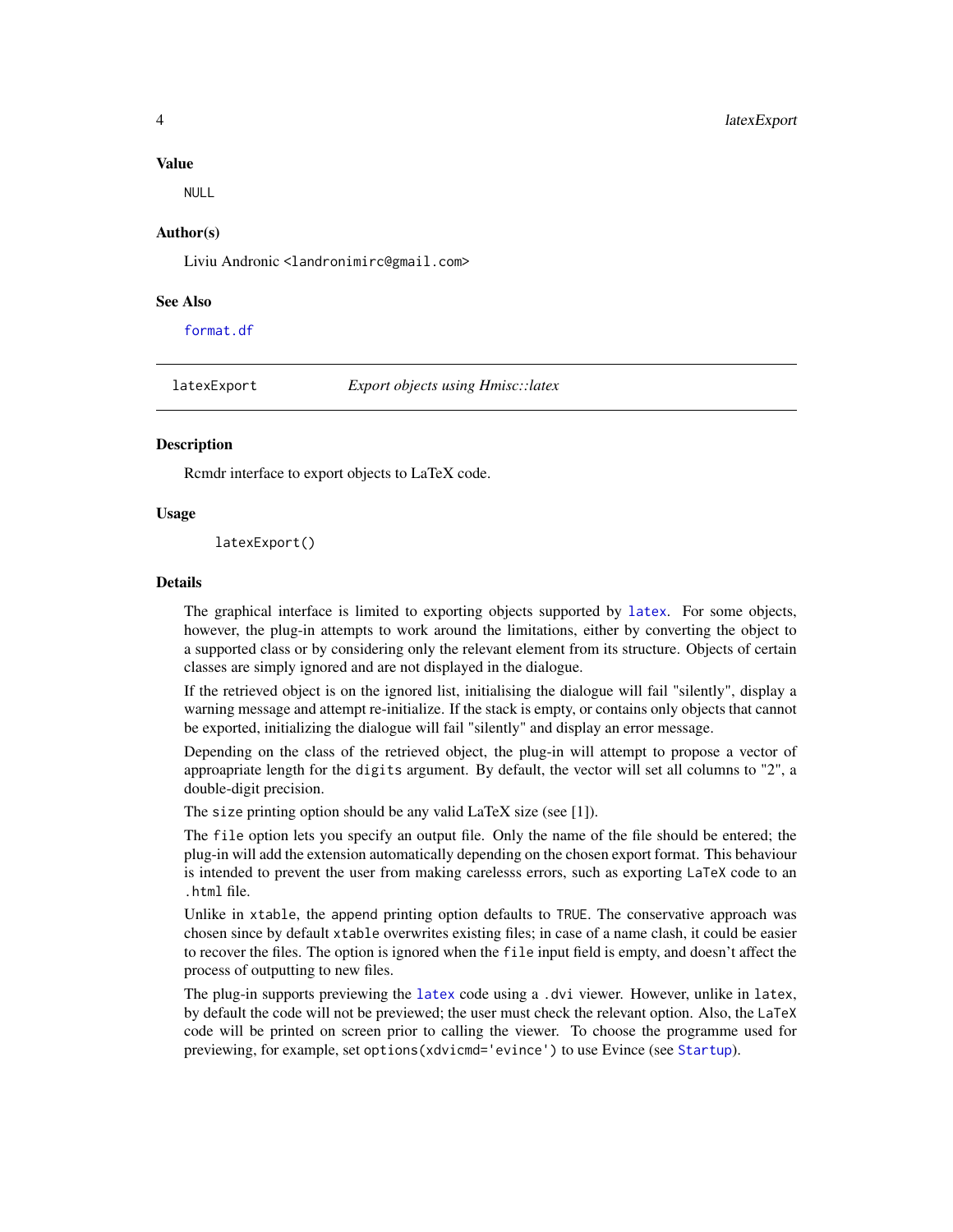#### <span id="page-4-0"></span>Utilities 5

# Value

NULL

# Author(s)

Liviu Andronic <landronimirc@gmail.com>

# References

[1] [http://en.wikibooks.org/wiki/LaTeX/Formatting#Font\\_Styles\\_and\\_size](http://en.wikibooks.org/wiki/LaTeX/Formatting#Font_Styles_and_size)

# See Also

[latex](#page-0-0)

| Utilities |  |
|-----------|--|

 $Rcmdr. Export utility functions$ 

# Description

Rcmdr.Export utility functions

# Usage

```
listMatrixObjects(envir=.GlobalEnv, ...)
```
# Arguments

| envir | the environment to be searched; should generally be left at the default. |
|-------|--------------------------------------------------------------------------|
| .     | currently ignored.                                                       |

# Details

This section lists the functions used to support the graphical dialogues.

# Value

NULL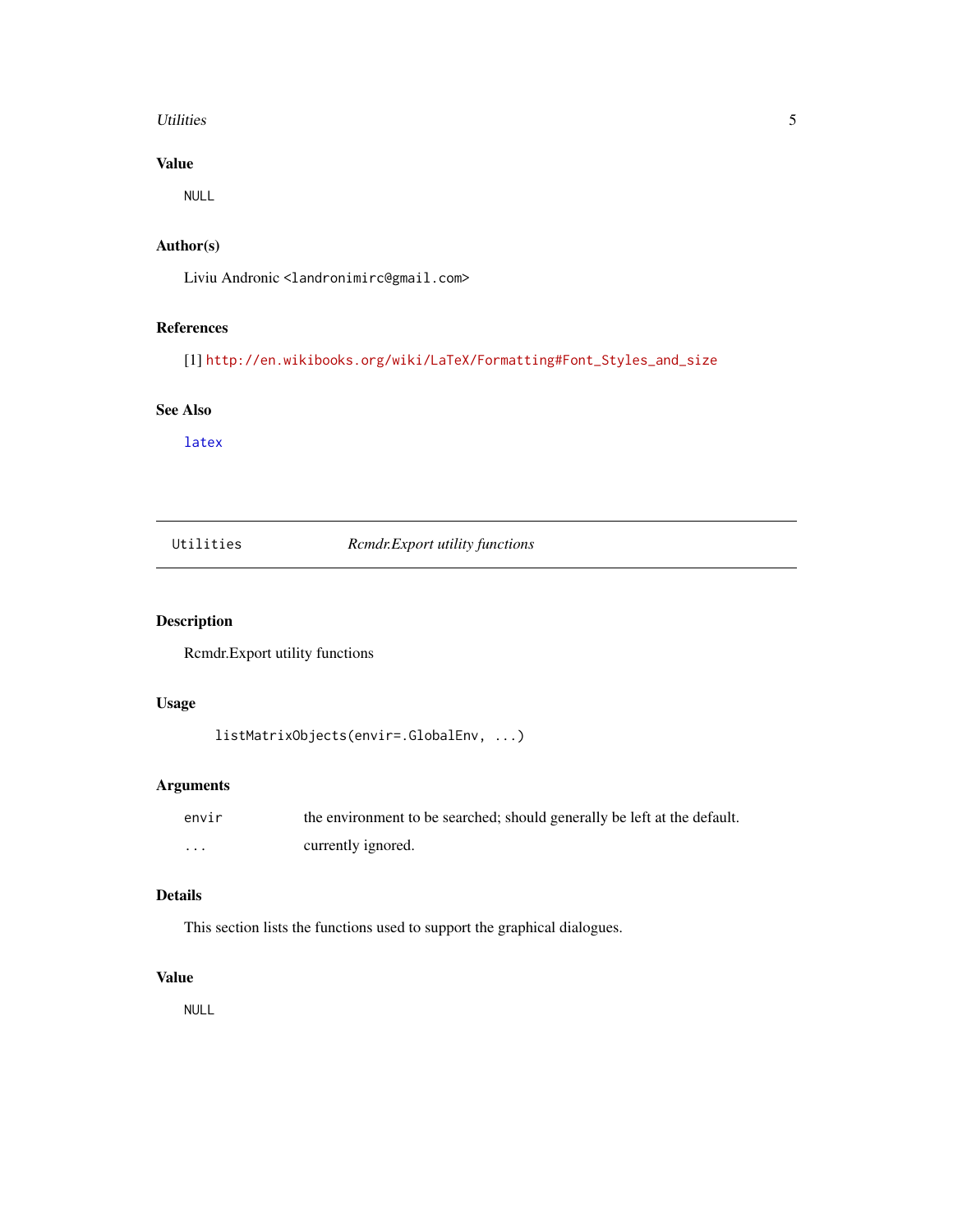<span id="page-5-0"></span>

# Description

Rcmdr interface to export objects to LaTeX or HTML code.

### Usage

xtableExport()

#### Details

The graphical interface is limited to exporting objects supported by [xtable](#page-0-0). For some objects, however, the plug-in attempts to work around the limitations, either by converting the object to a supported class or by considering only the relevant element from its structure. Objects of certain classes are simply ignored and are not displayed in the dialogue.

If the retrieved object is on the ignored list, initialising the dialogue will fail "silently", display a warning message and attempt re-initialize. If the stack is empty, or contains only objects that cannot be exported, initializing the dialogue will fail "silently" and display an error message.

Depending on the class of the retrieved object, the plug-in will attempt to propose a vector of approapriate length for the digits argument. By default, the vector will set all columns to "2", a double-digit precision. If the user does not modify the vector, the plug-in will generate the export command by ignoring the vector and resorting to the xtable defaults.

The size printing option should be any valid LaTeX size (see [1]).

The file option lets you specify an output file. Only the name of the file should be entered; the plug-in will add the extension automatically depending on the chosen export format. This behaviour is intended to prevent the user from making carelesss errors, such as exporting LaTeX code to an .html file.

Unlike in xtable, the append printing option defaults to TRUE. The conservative approach was chosen since by default xtable overwrites existing files; in case of a name clash, it could be easier to recover the files. The option is ignored when the file input field is empty, and doesn't affect the process of outputting to new files.

#### Value

NULL.

# Author(s)

Liviu Andronic <landronimirc@gmail.com>

# References

[1] [http://en.wikibooks.org/wiki/LaTeX/Formatting#Font\\_Styles\\_and\\_size](http://en.wikibooks.org/wiki/LaTeX/Formatting#Font_Styles_and_size)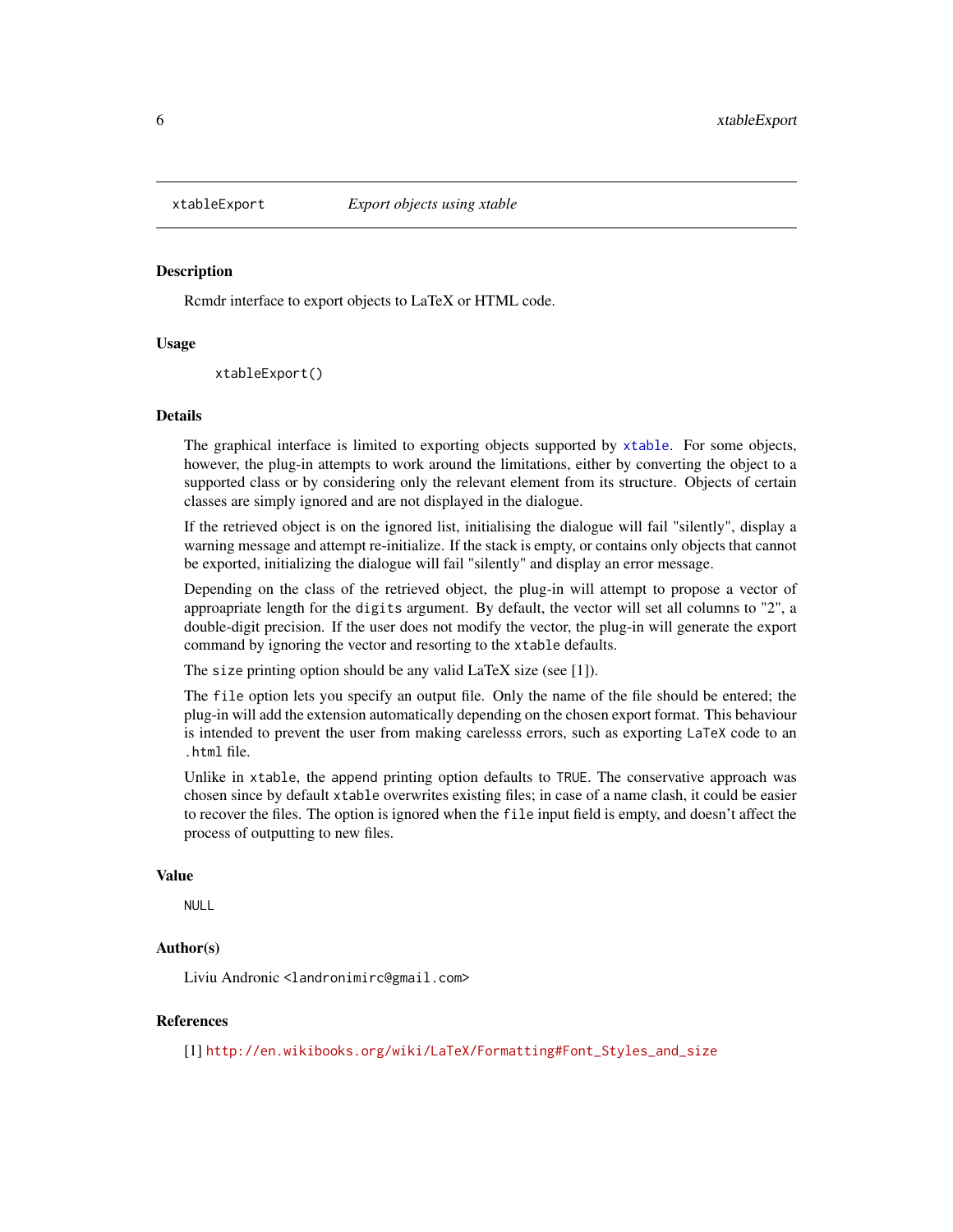<span id="page-6-0"></span>xtableExport

# See Also

[xtable](#page-0-0)